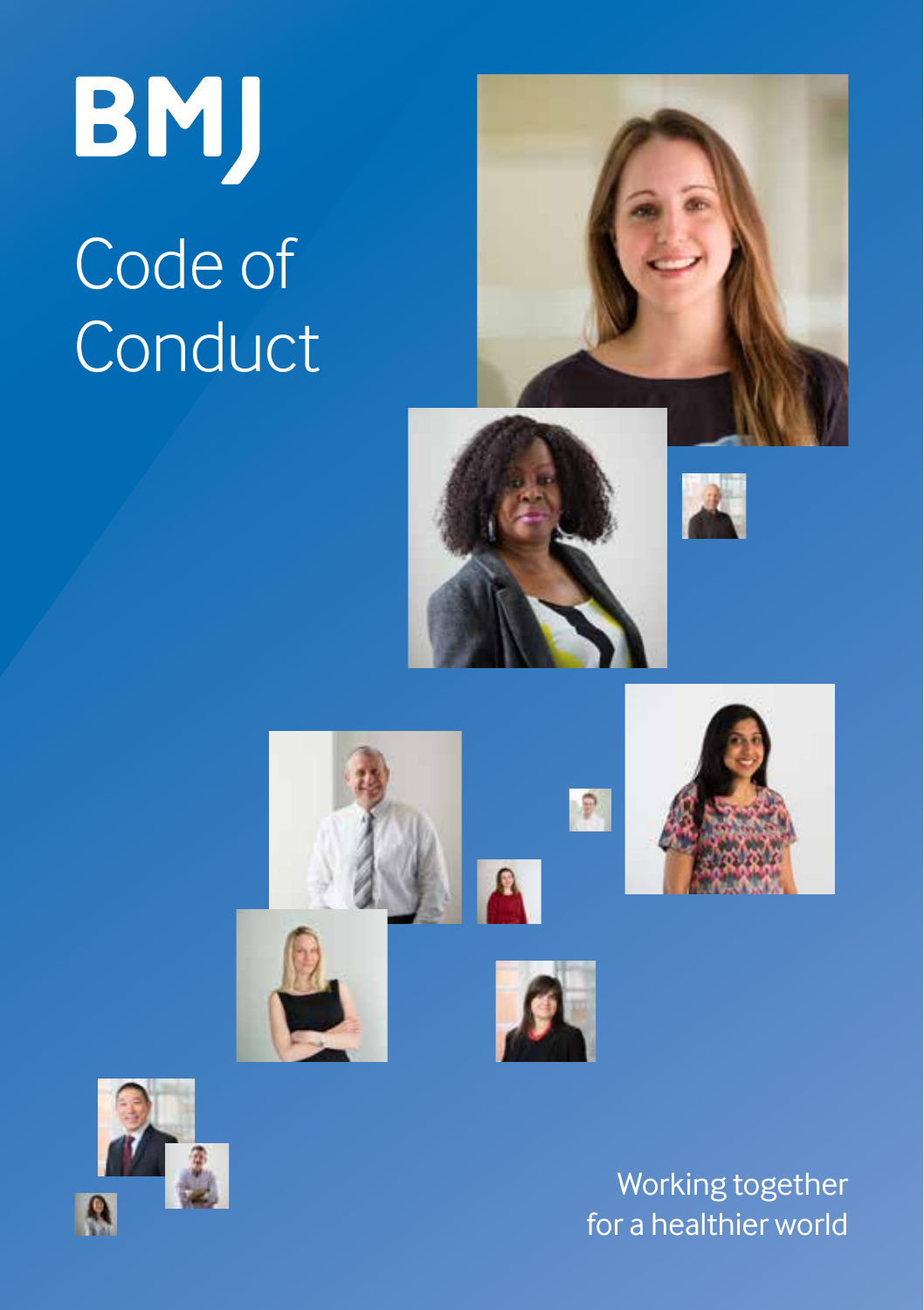# **About our Code of Conduct**

Our Code of Conduct defines how our employees and contractors should conduct themselves as representatives of BMJ and addresses our responsibilities to the Company, to each other, our customers and users. It serves as a foundation for our Company policies, procedures and guidelines, all of which provide additional guidance on expected behaviours. should conduct themselves as representatives of BMJ and addresses<br>our responsibilities to the Company, to each other, our customers<br>and users. It serves as a foundation for our Company policies,<br>procedures and guidelines,

We all must follow the law, act with integrity and honesty in all matters,<br>and be accountable for our actions. and be accountable for our actions.

# Our Values

### **Proud of our People**

Our people are motivated to achieve our vision. We develop talent and celebrate success.

02

 $\sum$ 

04

05

01

### **Independent, courageous and unbiased**

Improving healthcare requires independent and unbiased information, even if this means challenging perceived wisdom.

**Patient-centred and customer-focused**

Patients, customers and users are at the heart of everything we do.

**Evidence-based**

The best decisions depend on the best evidence.

**Transparent, open and trusted**

We create trust by being transparent and open.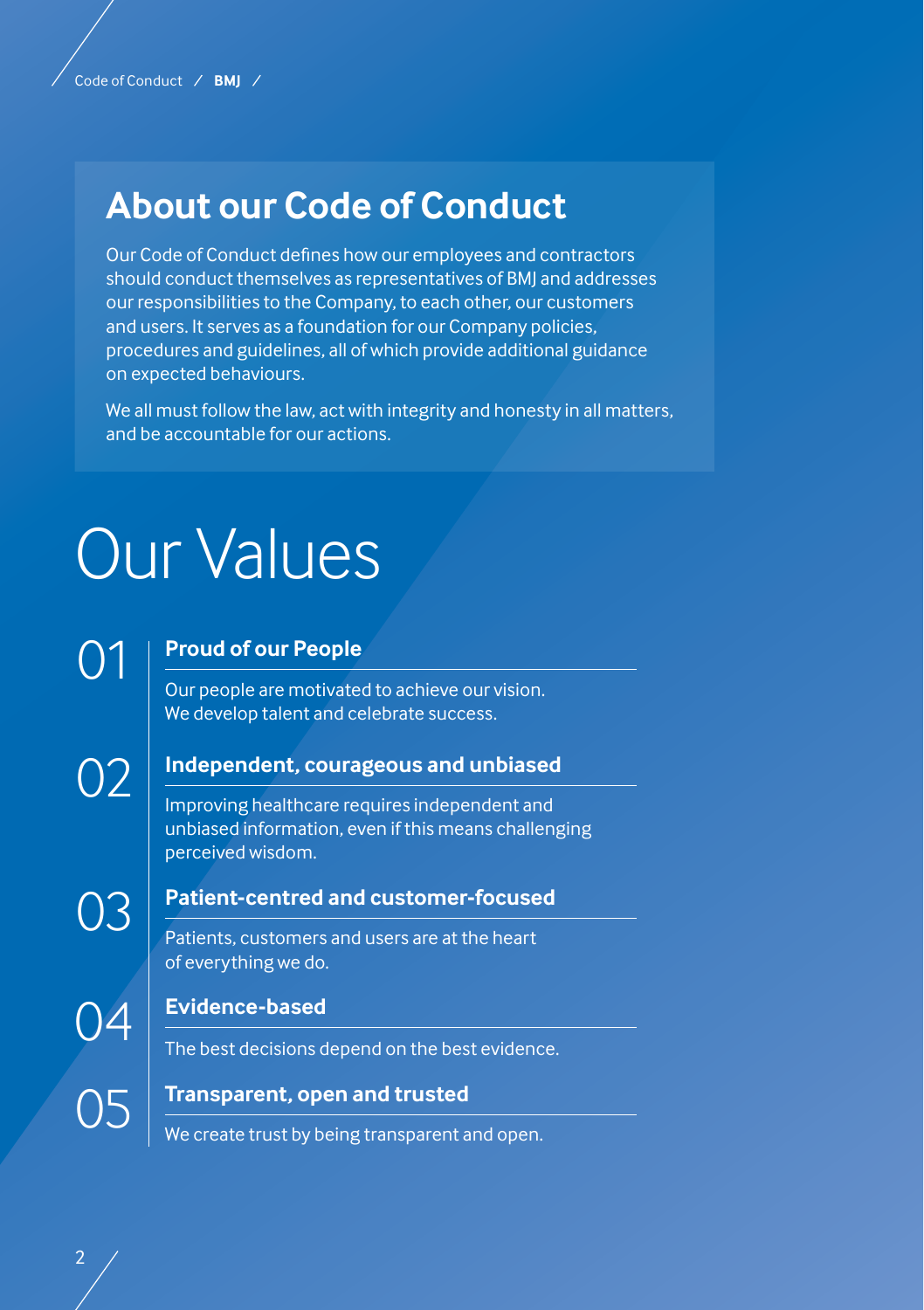# **Contents**

# **A message from Leadership**

| A message from our CEO                                   | 4 |
|----------------------------------------------------------|---|
| A message from our HR Director                           |   |
| How we work together                                     |   |
| Why we have values                                       | 6 |
| How to use our Code                                      | 6 |
| Who the Code applies to                                  | 6 |
| What is expected from BMJ?                               | 6 |
| What is expected of BMJ employees?                       | 7 |
| <b>Additional responsibilities</b><br>of people managers | 7 |
| Who can I speak to?                                      | 8 |
| Non retaliation                                          | 9 |
| <b>Guidelines for Ethical Decision Making</b>            | 9 |
| Safeguarding                                             | 9 |
| Co-worker relationships                                  | 9 |
|                                                          |   |

# **Respect and dignity at work**

| Diversity and inclusion                       |    |
|-----------------------------------------------|----|
| Harassment free workplace                     | 10 |
| Guidelines for an inclusive and               |    |
| harassment free workplace - Calling it Out 10 |    |
| <b>Health and Safety</b>                      |    |
| Dress code                                    |    |

# **How we do business**

| <b>Business Ethics</b>             | 12 |
|------------------------------------|----|
| Travel and expenses                | 12 |
| <b>Anti Bribery and Corruption</b> | 12 |

# **Protecting our information and assets**

| Privacy, personal information and proper<br>use of information technology | 14 |
|---------------------------------------------------------------------------|----|
| <b>Confidential and business</b><br>sensitive information                 | 15 |
| Communicating with the public                                             | 16 |
| Tone of voice                                                             | 16 |

# **Being a good corporate citizen**

| <b>Resources at a glance</b>      |    |  |
|-----------------------------------|----|--|
| Environmental stewardship         | 18 |  |
| Volunteering                      | 18 |  |
| Working with our chosen charities | 17 |  |
| <b>Corporate Responsibility</b>   | 17 |  |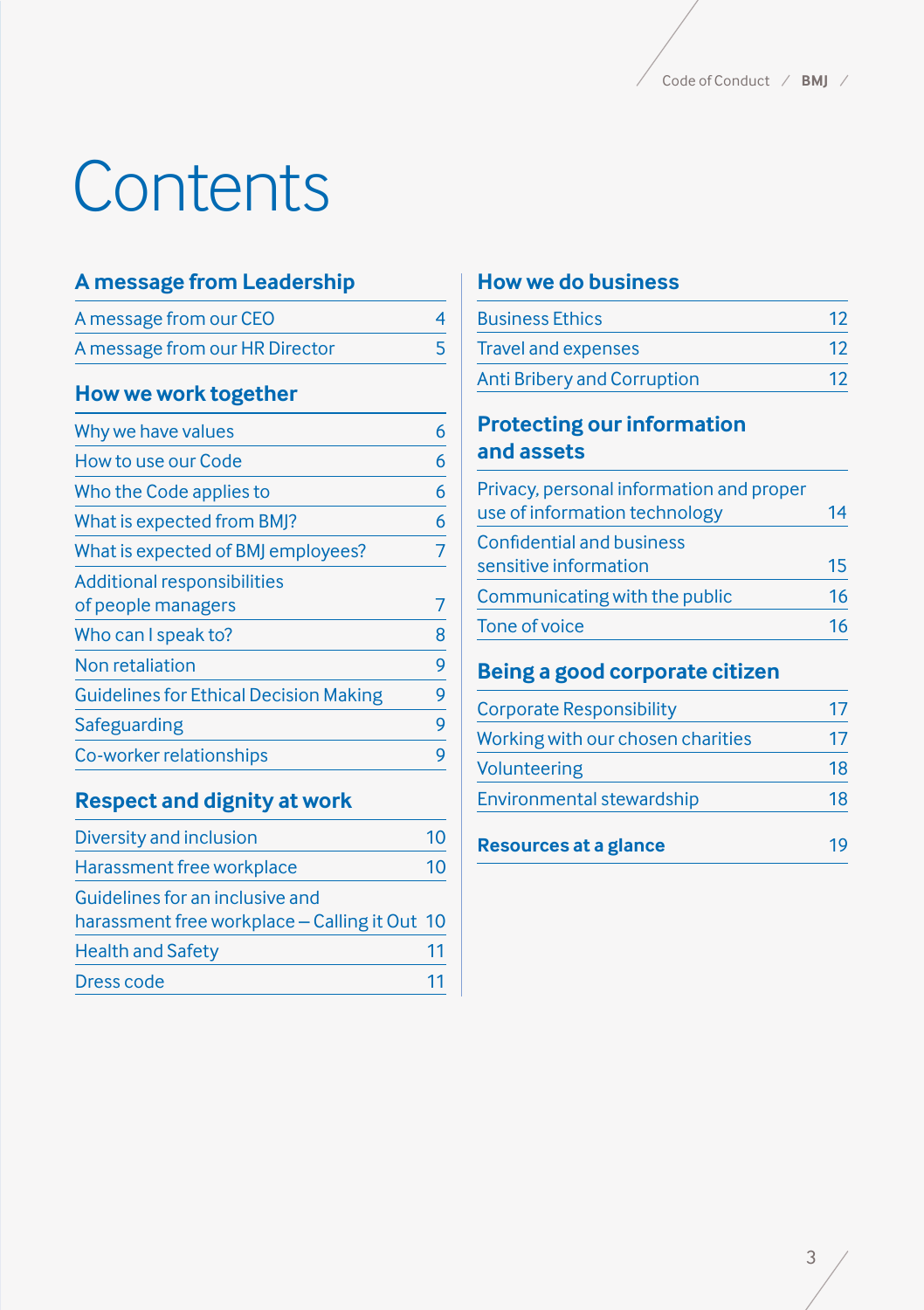# A message from our **CEO Chris Jones**



From the publication of our first edition in 1840, BMJ has grown into a values-driven company working towards a vision for a 'healthier world'.

Our vision and values define who we are and how we behave. They help guide how we interact with our customers, partners, and one another.

We are very proud of our heritage and trusted reputation. Protecting our reputation is a responsibility we all share. So it's important that we all understand and adhere to our Code of Conduct. This extends to raising a concern about others' behaviours. Anyone raising

a concern should and can do so without fear of retaliation or consequence. You can raise an issue in a number of ways: with your manager, your HR Business Partner, the Legal team, or confidentially via the SpeakUp Helpline.

By upholding the Code of Conduct, and living up to the standards it sets out, we will ensure that BMJ continues to be a valued and trusted global brand and a place where we are all proud to work.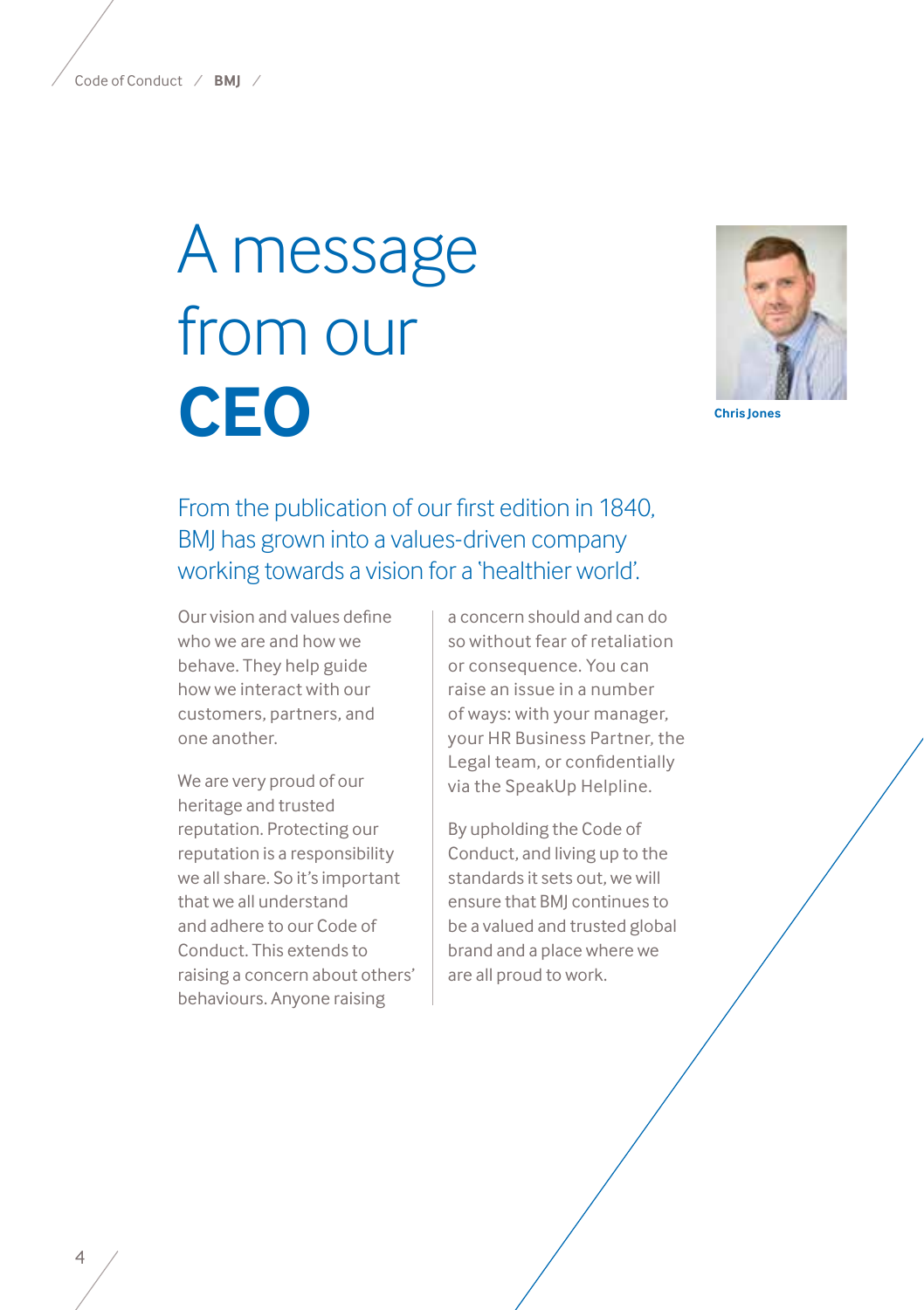# A message from our **HR Director**



**Stacey Lambert**

At BMJ we believe that our people are our most valuable asset and it's the diverse set of skills, personalities and experiences that continue to make BMJ such a great place to work.

Our Code of Conduct is important as it serves as a clear guide and reminder of how we should all work together. It empowers us to make choices in doing the right thing. It also helps us to be conscious of our actions, words and behaviours and mindful of the impact on our working environment.

As BMJ HR Director, I am very pleased to be both the Executive Sponsor for our Code of Conduct and advocate for everything it stands for. I fundamentally believe

that we all have personal responsibility for ensuring the spirit of the Code is followed and that we continue to live our BMJ values.

Together we strive for both a healthier world and a healthy working environment – one that is safe, fulfilling and engaging.

Thank you for your help in making BMJ such a great place to work.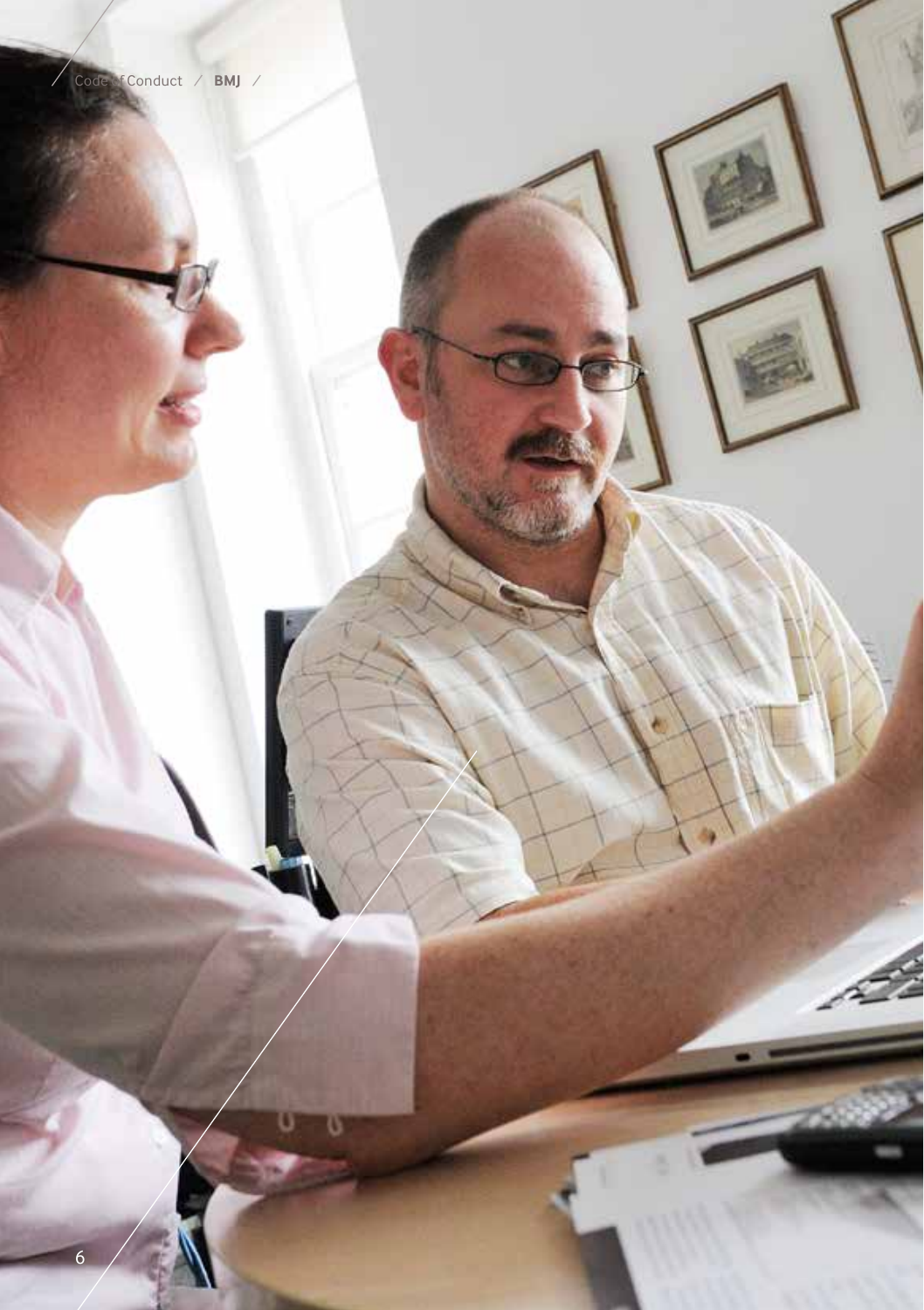# How we work together

# **Why do we have values?**

The BMJ values are more than just an aspiration. They are evident in the work we do every day and are integrated in our business strategy decisions and processes. We have a steadfast commitment to applying them to everything we do and every decision we make. Our values align with our competencies and underpin our Code of Conduct at BMJ.

The BMJ values give us the focus and direction we need so that we can deliver solutions that improve health outcomes and help us to achieve our vision of a healthier world.

### **How to use our Code**

Our Code of Conduct ("Code") is intended to help us apply our values so as to achieve consistent standards of conduct globally. It provides guidance on what is expected of each of us as we work to reach our business goals and contribute to making BMJ a great place to work.

The Code is not designed to cover every possible situation: we continue to rely on one another to use good judgment and to speak up whenever we have questions or concerns. There is more information on who you can speak to in the section "Who can I speak to?"

Where appropriate, we have identified in the Code where named BMJ policies may be applicable. Global and local policies on topics that are not covered by the Code can be found on Hive.

# **Who the Code applies to**

Our Code applies to all BMJ employees and members of BMJ Board.

Contractors (including service providers and employees of third parties such as temporary employment agencies) can have a direct impact on our reputation through their behaviour. For this reason, we expect contractors and all other third-parties to meet the same high standards as our employees and to abide by the code when working with BMJ.

# **KEY POINTS**

### Does this Code apply to everyone in BMJ?

Yes. Every employee of BMJ, regardless of their level or position must comply with this Code. Leaders of the company also have a special duty and responsibility to be role models for our values and are held to the highest standards of conduct. We also expect third parties and contractors to act in line with this Code.

# **What is expected from BMJ?**

#### BMJ will:

- Provide a safe and secure environment:
- Ensure that relevant legislation is met through its policies and procedures;
- Provide an inclusive workplace, where everyone has the right to carry out their work free from all forms of harassment/bullying.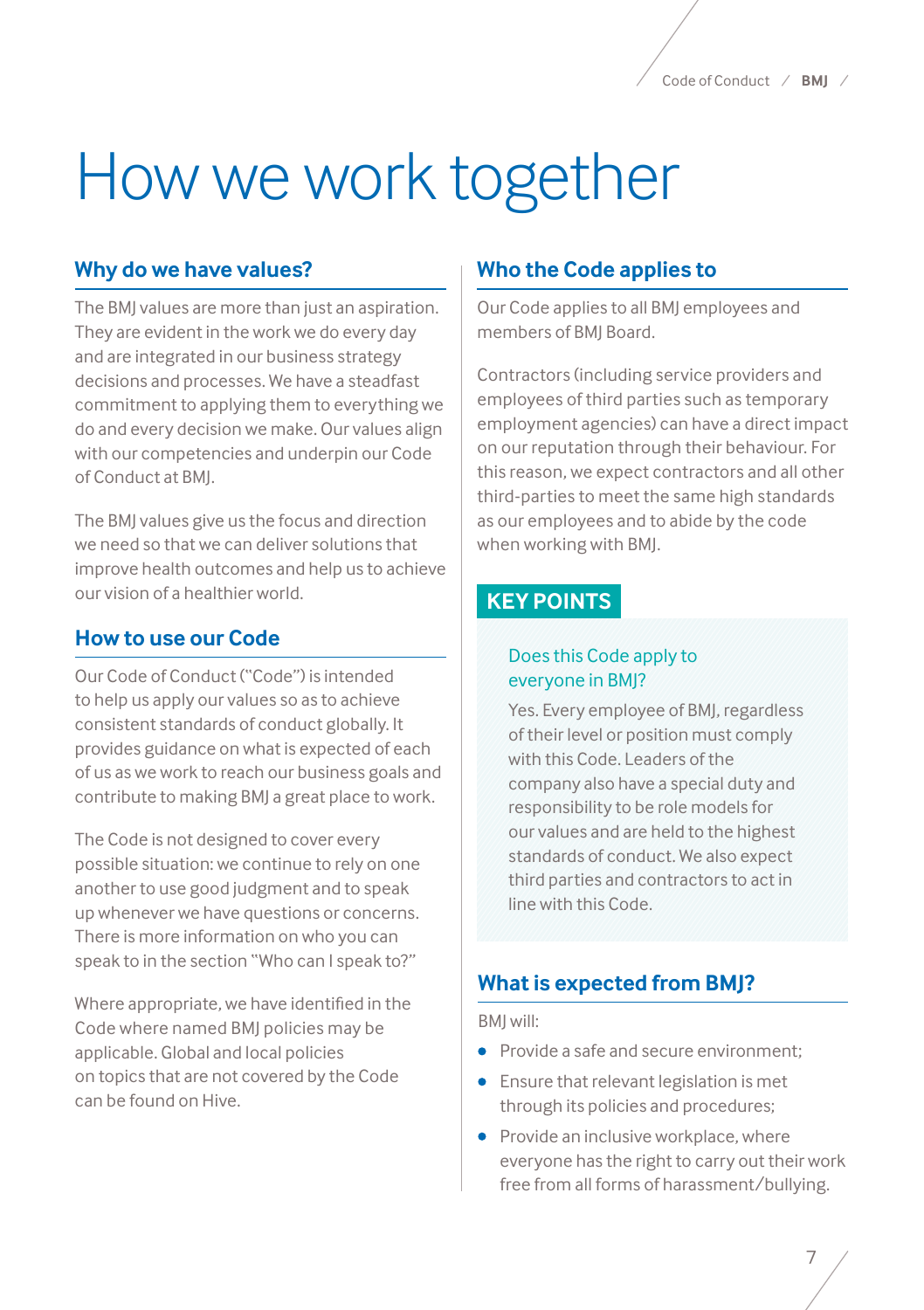### **What is expected of BMJ employees?**

Employees must always meet the highest standards of honesty, integrity, ethical conduct and are expected to:

- Act in a professional, honest, and ethical manner;
- Promptly report concerns about possible violations of laws, regulations, this Code, and other BMJ policies to their manager or any of the teams mentioned in this Code. The manager should then liaise with HR, Legal or Risk departments to take action under the appropriate policy or process;
- Cooperate and tell the truth when responding to an investigation or audit and never alter or destroy records when an investigation is anticipated or ongoing;
- Review the Code regularly, and periodically acknowledge and commit to complying with it:
- Be mindful that reporting any concerns should not result in victimisation of the individual raising a concern;
- Remember that no reason, including the desire to meet company or personal goals, should ever be an excuse for violating laws, regulations, the Code, or company policies.

# **Additional responsibilities of people managers**

If you are a people manager, you should:

- Talk to your team and colleagues about how the Code and BMJ's policies apply to their daily work and listen to their concerns and questions;
- Create an environment where everyone feels comfortable asking questions and reporting potential violations of the Code and BMI's policies:
- $\bullet$  In the event that a colleague approaches you with a report of a suspected violation, make sure you understand the issue and the circumstances under which it occurred and take responsibility to ensure that the issue is properly escalated and addressed;
- Never encourage someone to violate the law, regulations, the Code, or BMJ policies even in an attempt to meet business or personal goals;
- Never encourage anyone to do something improper that you would not do yourself or that you believe is unethical;
- Not deal with or investigate possible violations on your own. You should contact HR, our CEOs or, if you wish to remain anonymous, our whistleblowing facility, Speak Up. Further information can be found in section 5.3 of our **Whistle Blowing policy;**
- Address any matters in relation to the performance of a team member, by referring to guidance set out in the BMJ **Performance and Capability Policy** and the BMJ Competencies. This Code should not diminish a manager's right to manage performance, but should complement the frameworks and policies that apply to performance management.

The **BMJ Competency Framework** is set out to reflect the way in which employees should behave when undertaking their role on a dayto-day basis, and to complement the BMJ values. They are used to measure performance and to help the company in succession planning. This Code complements the competencies.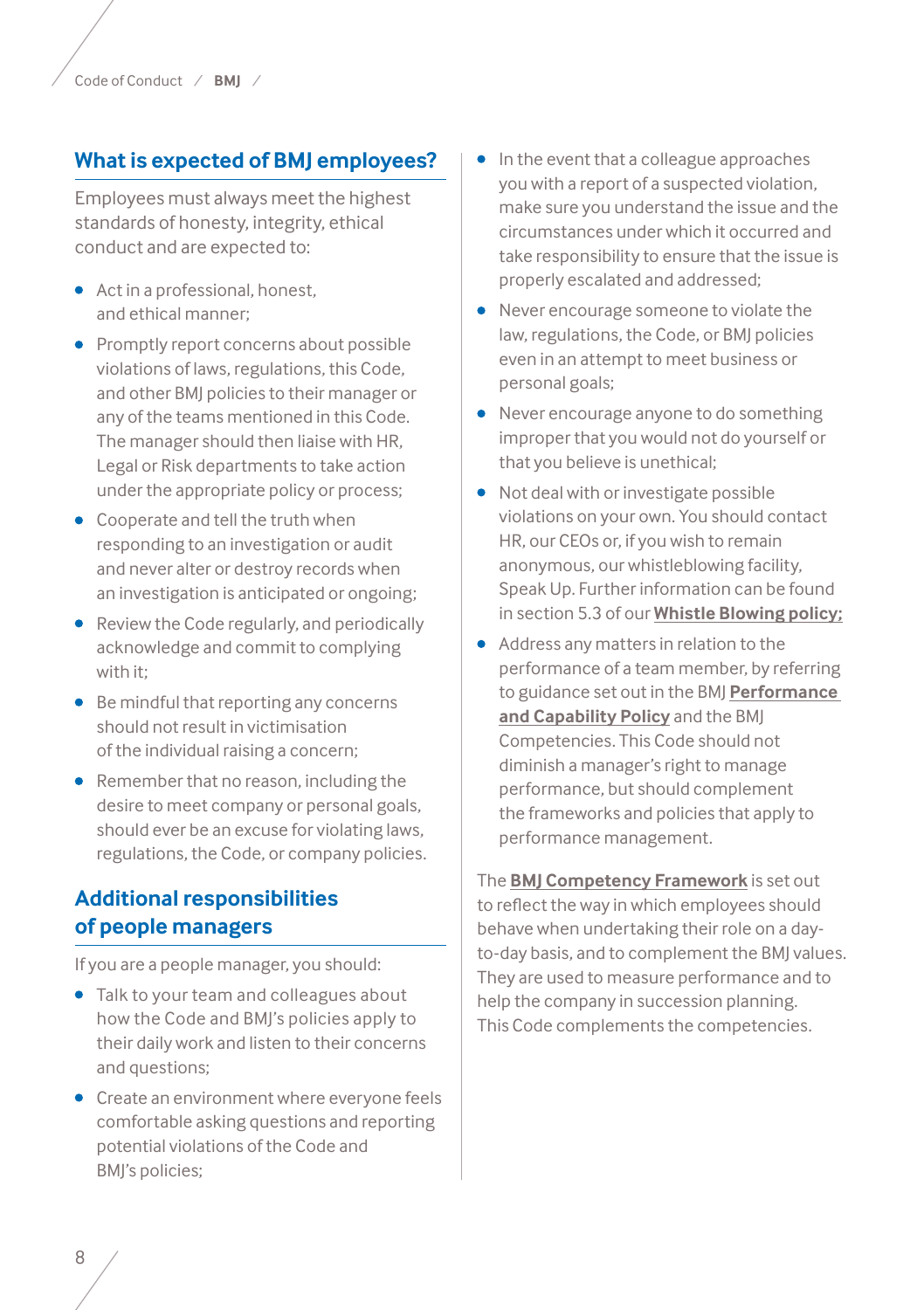# **CASE STUDY**

I'm a manager and I'm not clear what I should do if someone comes to me with a potential breach of the Code and what if it involves a senior leader?

No matter whom the allegation involves, it is important that appropriate people are informed so that the situation can be resolved. Use any of the avenues for asking questions and reporting concerns that are listed in the Code. If, for any reason, you are uncomfortable making a report to a particular person, you can report the allegation using the processes set out in this document under "Who can I speak to."

### **Who can I speak to?**

If you have questions or concerns about something that seems to be in conflict with the law, regulations, the Code or company policies, then you have several options. You may not be sure if what you have witnessed is considered a breach of the rules, or you may have proof of misdeed. Either way it's important for you to speak to someone below, either informally or formally. BMJ is committed to the code of conduct and your concerns will be taken seriously.

- Contact your manager. Be as specific and detailed as possible so they understand your question or your concerns;
- **Contact your Human Resources representative;**
- Contact the BMJ HR Director, in line with other policies, including Anti Bribery and Corruption, Bullying and Harassment and Grievance;
- Contact the BMI CEO(s).
- Contact the BMJ Legal Department;
- Contact the Speak Up Helpline. Freephone

numbers are documented in our **Whistle Blowing policy** and available for the UK, India, Americas, China, Singapore and Australia teams/offices.

 Contact your Union Representative if applicable.

### **Non-retaliation**

Any employee raising a report in relation to the Code, should not experience any form of retaliation or victimisation as a result. If you believe that any of your colleagues or you personally have experienced this, then you should report this as set out in the "Who can I speak to?" section.

### **CASE STUDY**

I have made a complaint about a senior member of staff under the grievance procedure as advised by the Code of Conduct. I am nervous about working with them moving forward.

If you bring a complaint you have a right not to be victimised for doing so. Where an investigation needs to take place the company will make the appropriate steps to manage relationships which may involve the individuals not working closely with one another whilst an investigation is undertaken. Where the outcome of an investigation leads to actions being taken or wrongdoing being found to have taken place, then the company will work on ensuring any appropriate punitive steps are taken and in the event individuals will need to continue to work together then support will be given which may include mediation, training and changing reporting lines.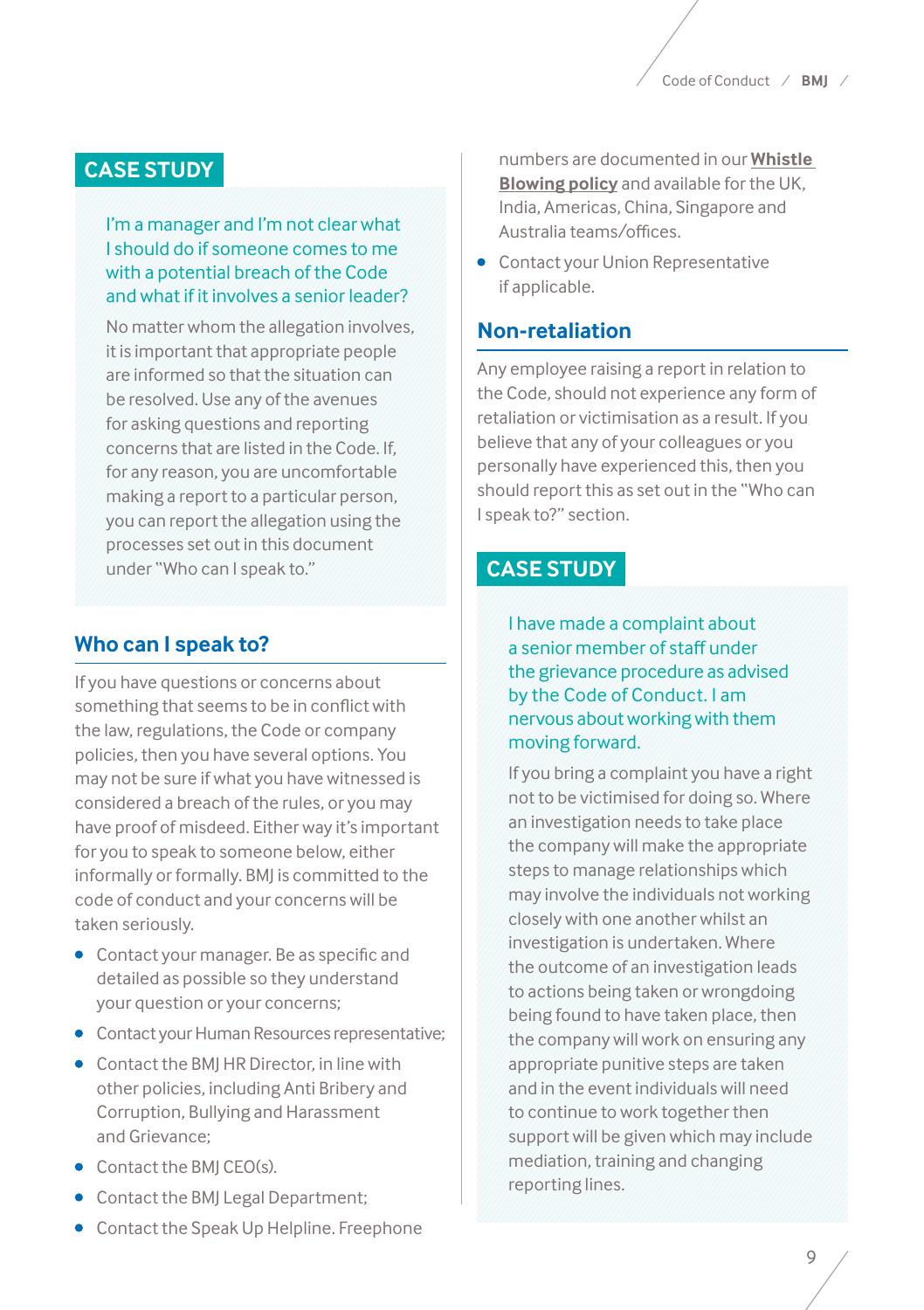# **Guidelines for ethical decision making**

You may find yourself in a situation in which you are uncertain what to do. In such a situation the following questions may help:

- $\bullet$  Is it consistent with BMI's values?
- Would you be comfortable reading about it in the media?
- Would it harm BMJ's reputation or yours?
- Does it seem ethical to you and to those whose opinion you respect?
- Could the decision be improper to a customer in any way?
- **Is it legal and consistent with our policies** and Code of Conduct?

If you are unsure please seek further guidance before taking action by contacting our colleagues and partners as mentioned above.

# **CASE STUDY**

#### If I observe misconduct in an area outside of my responsibilities, what should I do?

All BMJ employees have a responsibility to help the company address misconduct. In many cases, the best approach is to talk first with the manager who oversees the area where the problem occurs. But if this doesn't work, isn't feasible, or you are in doubt about the best approach, you should report it as set out in "Who can I speak to."

### **Safeguarding**

There may be times when employees will interact with children or adults at risk as part of their work for BMJ. Our **Safeguarding Policy** sets out the overarching principles that guides our approach.

BMJ believes that all children and adults at risk have a right to protection from abuse of any kind, regardless of gender, race or ethnicity, religion or beliefs, disability, sexual orientation or age. Everyone at BMJ has a responsibility to promote and prioritise their safety and wellbeing.

### **Co-worker relationships**

It is acknowledged that from time to time close personal relationships are formed at work. In the majority of cases, this is unlikely to give rise to any issues. But depending on the work roles and respective positions of the co-workers involved, it can create an actual or apparent conflict of interest. Should this situation arise, or if you are unsure whether you need to take any action, please speak to either your manager or a member of the HR team who will be able to advise you on appropriate next steps. This allows those impacted to establish the nature of the relationship and discuss appropriate solutions and a way forward.

All BMJ employees have a responsibility to help the company address misconduct.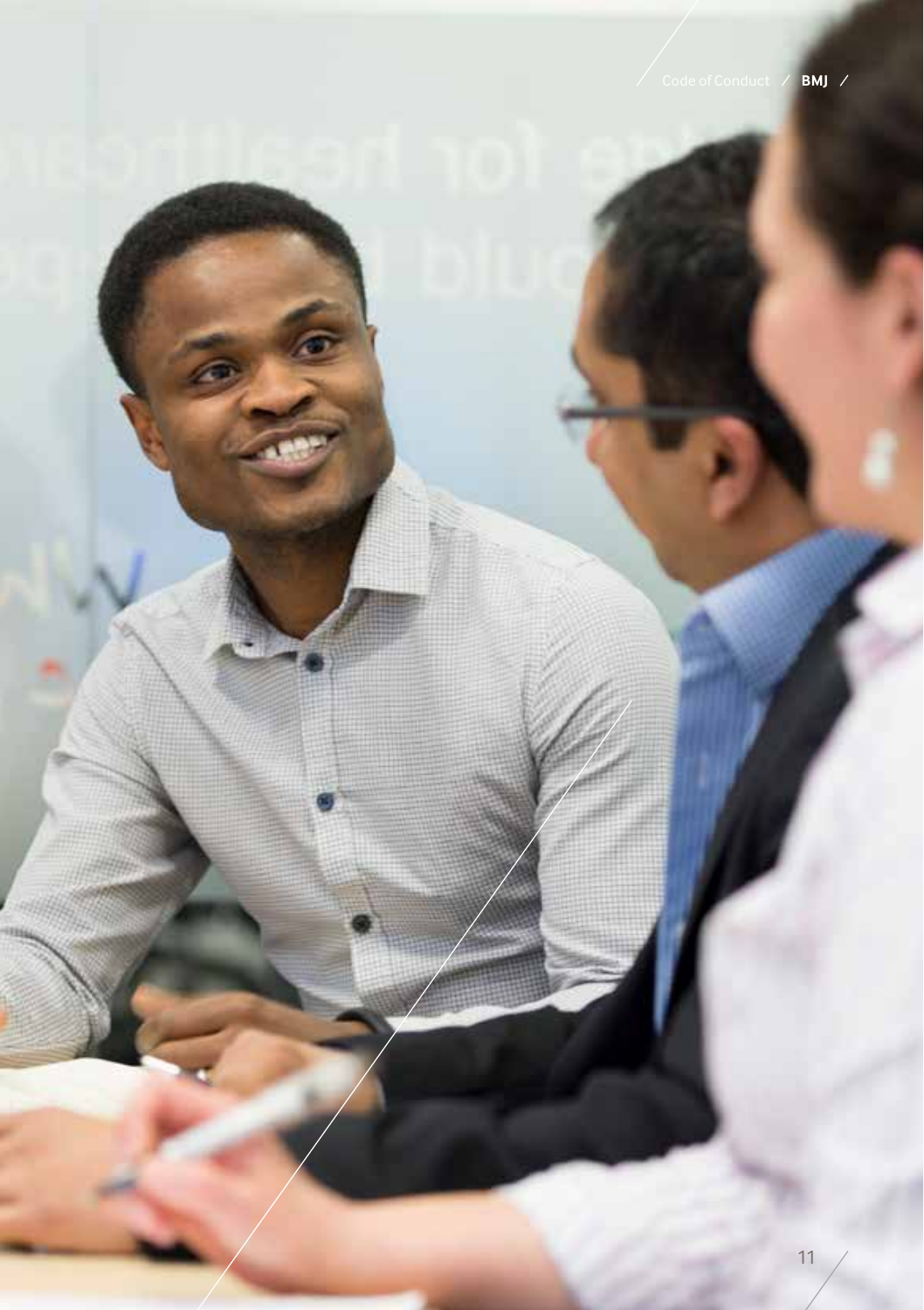# Respect and dignity at work

# **Diversity and inclusion**

In line with the **BMJ Diversity and Equal Opportunities Policy**, we believe that allowing our employees to harness their skills, perspectives and backgrounds is the best way to fulfil our mission to achieve a healthier world. This is why we are committed to ensuring that diversity and inclusion is embedded into everything that we do. We strive to foster a work environment that is inclusive and diverse, where we reflect our customers, and where employees can come to work and be themselves.

We do not discriminate on the basis of gender. race, nationality, religion, age, disability, gender identity or reassignment, sexual orientation or any other characteristics or categories protected by specific BMJ policies or any applicable laws.

### Company and individual responsibilities:

- To treat everyone with respect.
- To encourage and listen to those who speak up, and create a culture where others feel valued and understood.
- Not to undertake actions that violate a colleague's or customer's dignity or create an intimidating, hostile, degrading, humiliating or offensive environment for them.
- **•** Ensure that, in recruitment and selection practices, individuals are assessed based on performance, qualifications, abilities and potential only.
- Respect employee's privacy, dignity and life outside of work.
- Abide by BMJ policies regarding diversity, inclusion and workplace conduct.

### **Harassment-free workplace**

In line with the company **Bullying and Harassment Policy** BMJ does not tolerate intimidation or harassment in any form towards any individual. Where a matter cannot be resolved informally then the individual has the option to follow the **Grievance Policy**.

### Company and individual responsibilities:

- To maintain a work environment that is professional and free from harassment.
- Where possible, and where you believe you can do so safely, to raise with any person the impact of their actions or language.
- To report to your manager or a member of HR if you have witnessed any inappropriate actions or language. The company will look to follow the grievance policy in such situations, will provide support and will look to manage processes as fairly and sensitively as possible. The company will take seriously any allegations of bullying and harassment, following the grievance procedure, and where appropriate the disciplinary process.
- Not to distribute or display obscene or discriminatory material including written, recorded or electronically transmitted messages (including email, instant messages or other social media and content from the internet.)

# **Guidelines for an inclusive and harassment-free Workplace – calling it out**

At times it can feel difficult to assess whether an action or behaviour is appropriate. Alternatively, an individual may not be aware of the impact of their behaviour on those that it is directed towards or those who are impacted by it.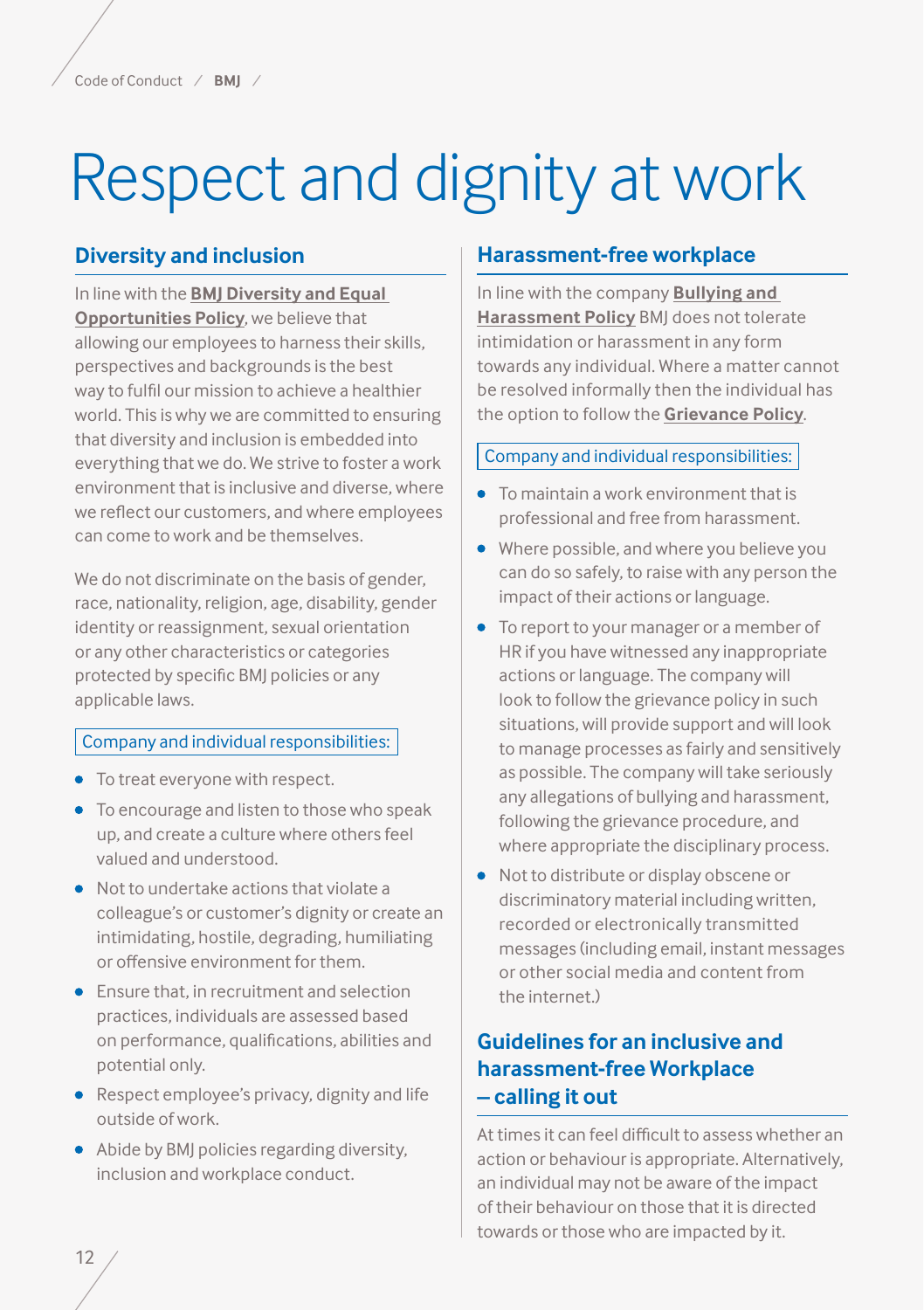At the same time as considering our Guidelines **CASE STUDIES** for Ethical Decision Making (see section above), it is worth considering the impact that the behaviour or action of another person may have on you. If it makes you feel anxious, humiliated, frightened, angry or frustrated, it may be in breach of our code and policies. In such cases BMJ encourages employees to try and address this with the person, but where they do not feel able to, to raise the issue with their manager or HR. It is important to remember that all workers are protected from sexual harassment and other types of discrimination from both an employment law and criminal law perspective, depending on the circumstances involved. BMJ takes any allegations very seriously and will take appropriate steps to manage them in line with our internal policies and ensure our rules on non retaliation are adhered to.

# **Health and safety**

A safe and healthy working environment is important to the long term sustainable growth of BMJ and meets our legal obligations. We are committed to protecting the health, safety and welfare of all our employees and anyone who comes into contact with our operations globally.

All employees are expected to understand and follow our health and safety policies and procedures.

### **Dress code**

BMJ does not operate a formal dress code. Our concern is ensuring that employees are dressed appropriately for the situation in which they are working. However, some departments may have informal rules depending on what works best for their particular type of business, so it's always best to check and adhere to any guidance given. We also respect and permit grooming styles, clothing and accessories that are dictated by religious beliefs, ethnicity or disability.

While on a business trip, a colleague of mine repeatedly asked me out for drinks and made comments about my appearance that made me uncomfortable. I asked him to stop, but he wouldn't. We weren't in the office and it was "out of hours." What do I do if this happens again?

This type of conduct is not acceptable, whether or not it takes place in BMJ's offices. Be firm, and tell your colleague such actions are not okay and must be stopped. You should also report the problem to your manager and your HR Business Partner.

I am a line manager and at a recent meeting with one of my team members, I spoke to them about their performance in their role. I explained they would be put on an informal improvement plan and they would need to improve, otherwise we would move to a formal plan that could end in dismissal. They became upset and said I had breached the code of conduct and our policy on harassment. Have I done something wrong?

Our policy on bullying and harassment is not intended to prohibit managers from providing clear performance guidance. For example, a statement such as "unless your performance improves, your employment may be terminated" is not considered "bullying" or "harassment". However, there are instances where team members feel managers may be deemed to have crossed a line. If you have questions or concerns, you should contact your HR Business Partner.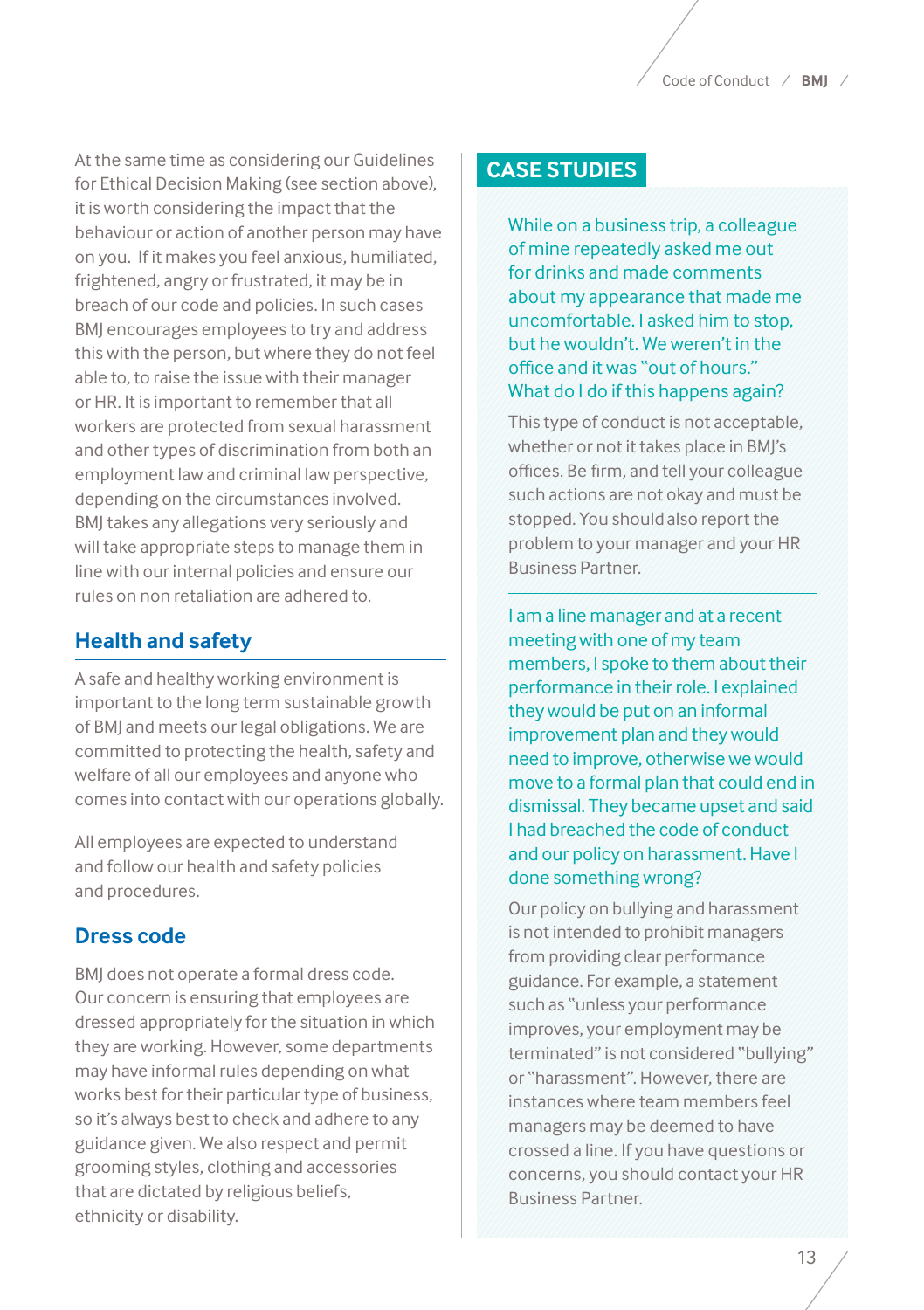and

**ALLE** 

W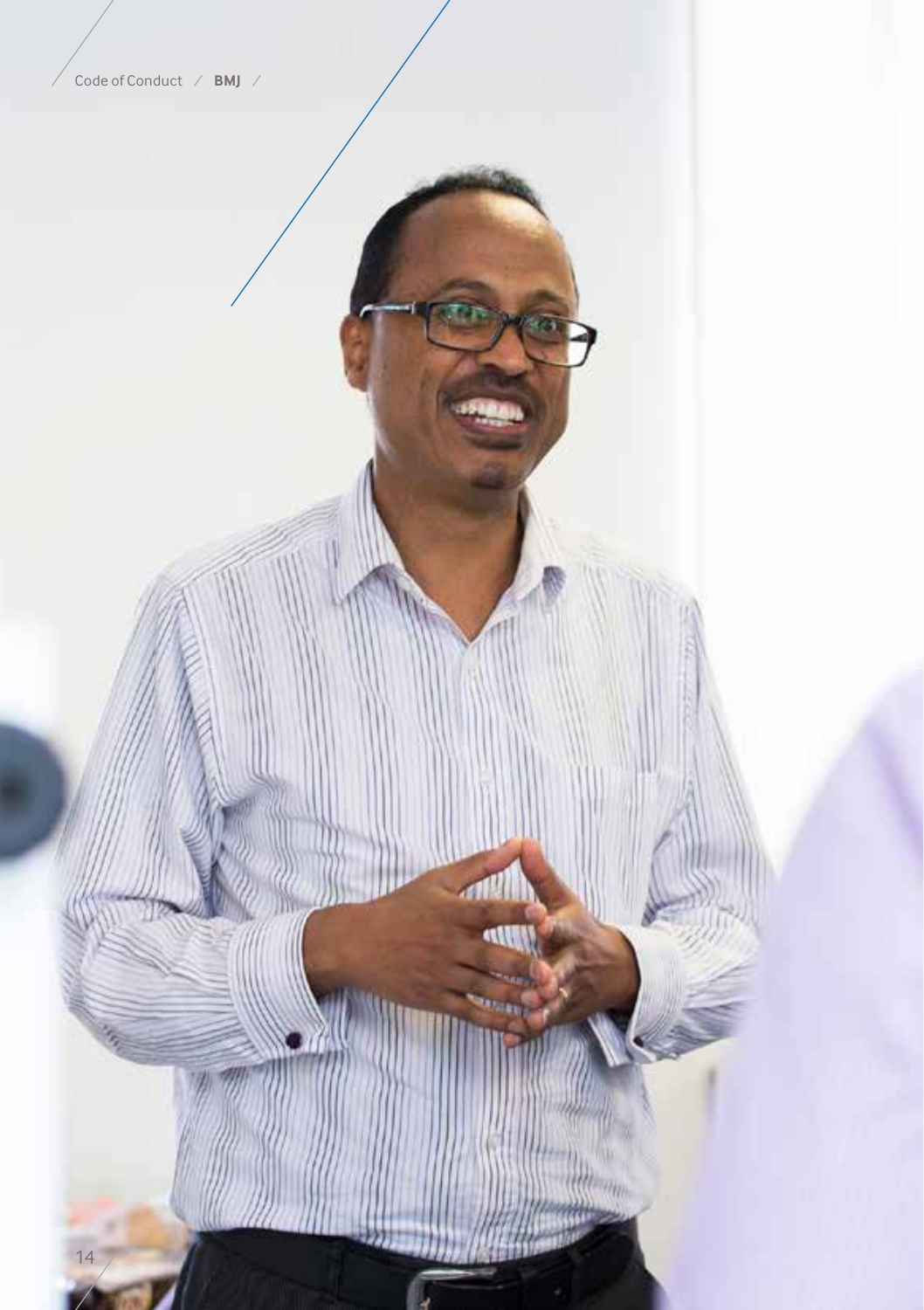# How we do business

# **Business ethics**

All employees should read and be familiar with our **Business Ethics policy**. For the avoidance of any doubt regarding the propriety of any activity employees should consult their line manager or the appropriate Executive Committee member, in particular, when:

- They have any personal interest which might affect, could be seen to affect, or leave them open to allegations that this could affect, their impartiality;
- Any doubt exists about the appropriateness of any expenditure;
- Any business practice might reasonably be deemed improper and in breach of the Anti-Bribery and Corruption Policy for BMJ.

### Company and individual responsibilities:

- Use BMJ resources and property for BMJ business only.
- Follow the letter and spirit of:
	- o the law:
	- any guidance from appropriate professional institutions or bodies;
	- good business practice;
	- any contractual obligations

# $\overline{\bigwedge}$

As set out in the Anti-Bribery and Corruption Policy, BMJ has a zero-tolerance approach to bribery and corruption and is committed to acting professionally, fairly and with integrity in all our business dealings and relationships wherever we operate.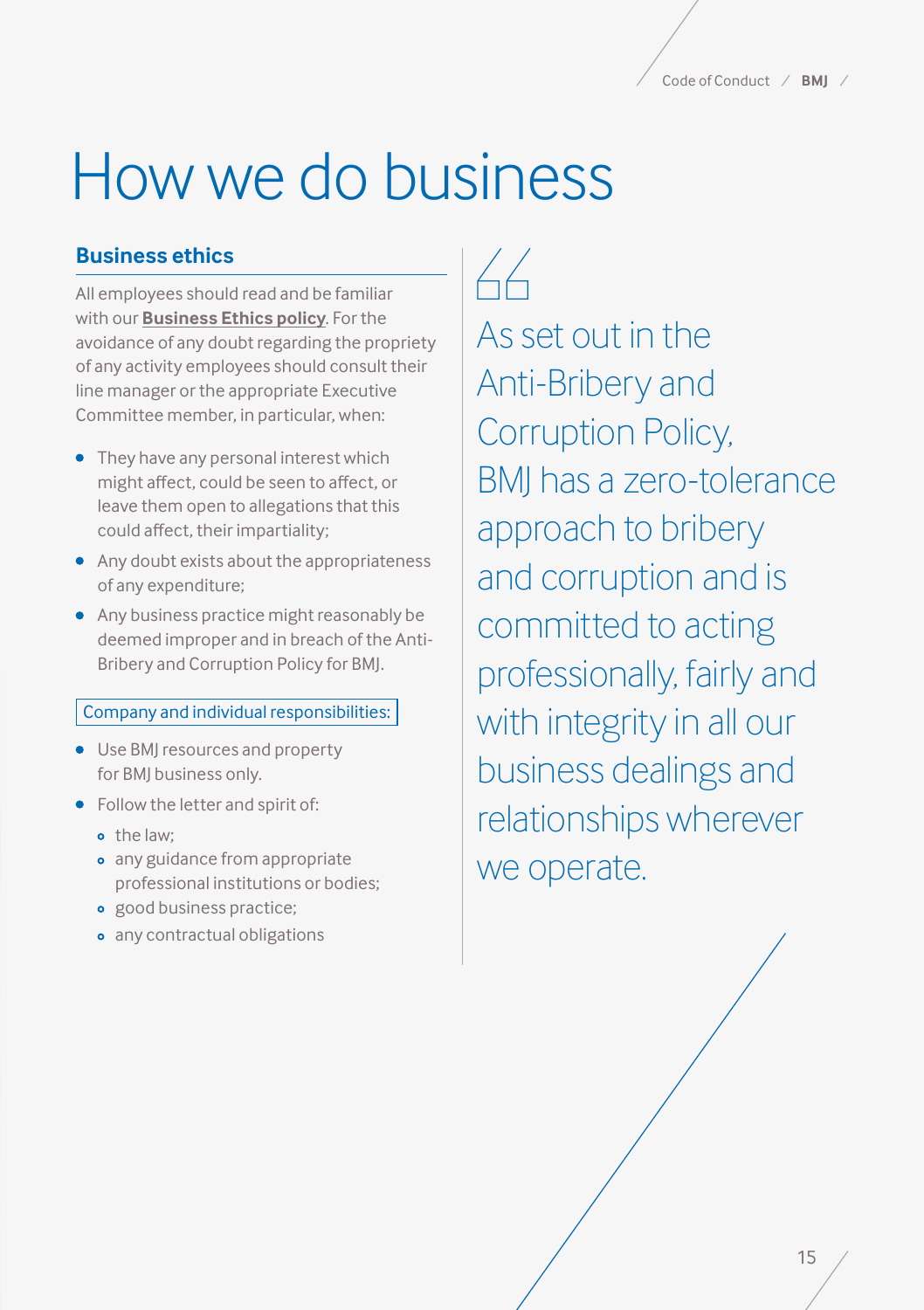### **Anti-bribery and corruption**

As set out in the **Anti-Bribery and Corruption Policy**, BMJ has a zero-tolerance approach to bribery and corruption and is committed to acting professionally, fairly and with integrity in all our business dealings and relationships, wherever we operate. This policy fits with BMJ values of being transparent, open and trusted, and independent, courageous and unbiased.

BMJ's Board and Executive Committee are committed to implementing and enforcing effective systems throughout BMJ to prevent, monitor and eliminate bribery, in accordance with the Bribery Act 2010.

#### Company and individual responsibilities:

- To neither offer or accept bribes or any other kind of improper payment.
- To keep accurate records so that payments are honestly described and to ensure the company is not funding unlawful behaviour.

In addition, any gifts over the value of £50 that are received (with the permission of the Head of Department) or declined must be recorded on the division or department register of gifts and hospitality in line with the company Business Ethics Policy.

### **Travel and expenses**

Employees are expected to exercise prudence in making decisions relating to business travel and to adhere to the **Staff Travel and Expenses Policy**.

# **CASE STUDY**

A business partner invited me to attend a sporting event with him and sit in his firm's suite. Is it acceptable for me to go?

Attending an event with a business partner may be an appropriate business courtesy, as long as doing so is consistent with BMJ's Anti-Bribery and Corruption Policy, and the value of the tickets is reasonable. In this case, the tickets include access to a firm's suite and are likely to have a high monetary value. You should discuss the matter with your manager and seek pre-approval. Also remember that if the tickets were for your personal use and the business partner was not attending the event with you, the tickets would be considered an unacceptable gift since there would be no business purpose for you to attend the event.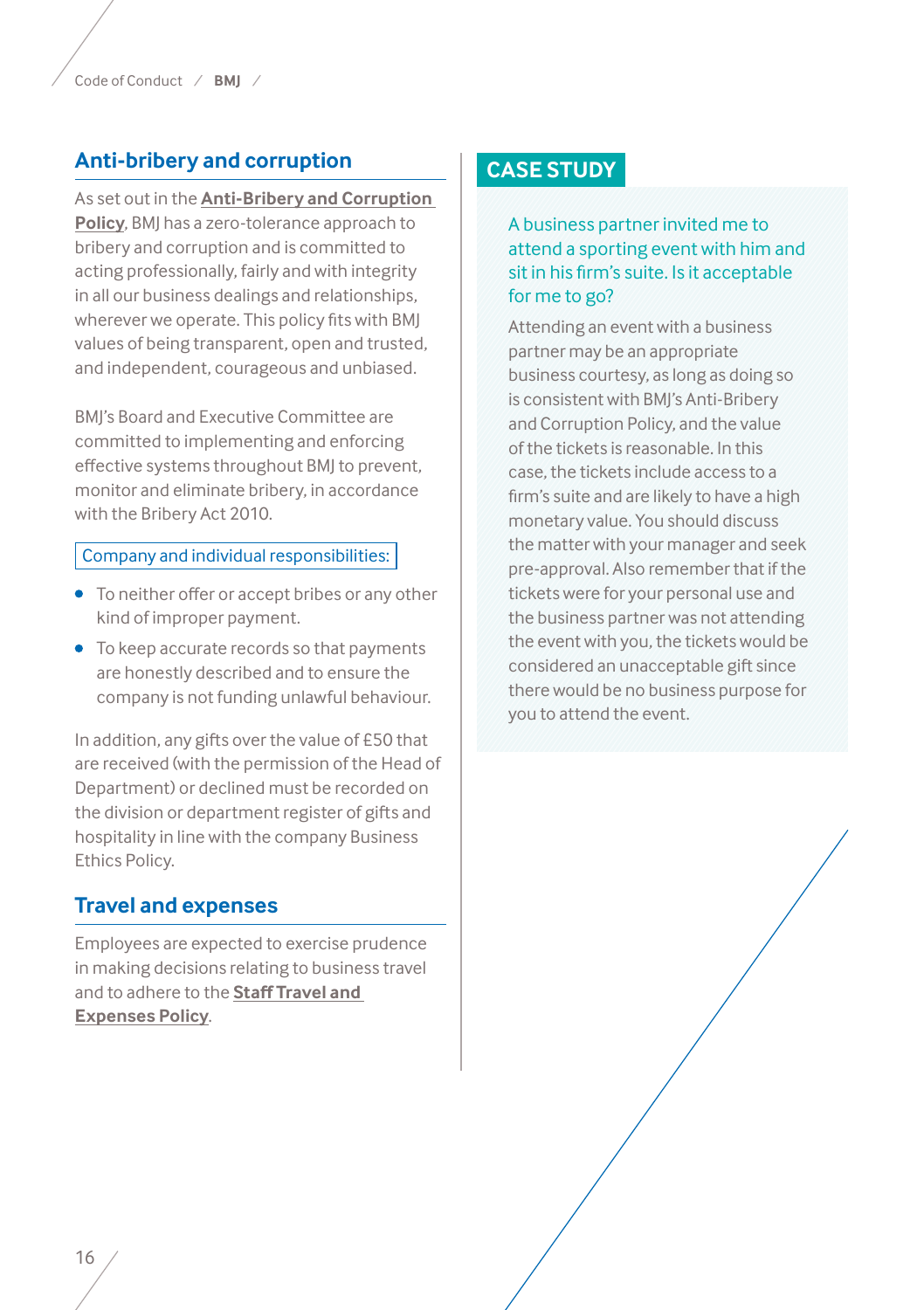# Protecting our information and assets

# **Privacy, personal information and proper use of information technology**

Information is a vitally important corporate asset which must be protected against risks that would threaten its confidentiality, integrity or availability. Protecting BMJ networks, systems and information is more than a legal and moral duty; it is a matter of trust. The value of information should be assessed in a uniform way across BMJ so that we all know the controls to be used to protect it at all times.

### Company and individual responsibilities:

It's everyone's job to ensure that all the information we create, receive, process, hold and send out is protected appropriately at all times. If something happens to our data it must be reported as quickly as possible.

The Information Governance Steering Group sets the policies and processes so that you can do the right thing. It is everyone's responsibility to follow the **policies** listed below.

### **Cloud Computing Policy**

Using Cloud based services can put BMJ data at risk. This policy outlines how BMJ wants to minimise those risks.

### **Data Protection Policy**

This policy outlines BMJ's approach to complying with applicable data protection legislation and who in BMJ is responsible for what.

### **Document and Record Retention Policy**

Legislation demands that we understand our data, identify how long we are to keep it for, record those decisions and abide by them. This policy outlines BMJ's approach to complying with this legislation.

#### **Information Classification Policy**

This policy documents how to categorise the different types of information used in BMJ and how it should be protected at a high level.

### **Information Governance Policy**

A high level policy statement explaining how BMJ will ensure that it complies with applicable legislation.

### **Information Security Policy**

This policy identifies the core requirements and responsibilities surrounding keeping BMJ information assets secure.

### **IT Acceptable Use Policy**

A detailed policy which clearly details how BMJ people should access and use the IT facilities provided by BMJ.

### **Password Policy**

Passwords are one of the primary tools used to protect BMJ systems, computing assets and information. This policy outlines the golden rules around their use.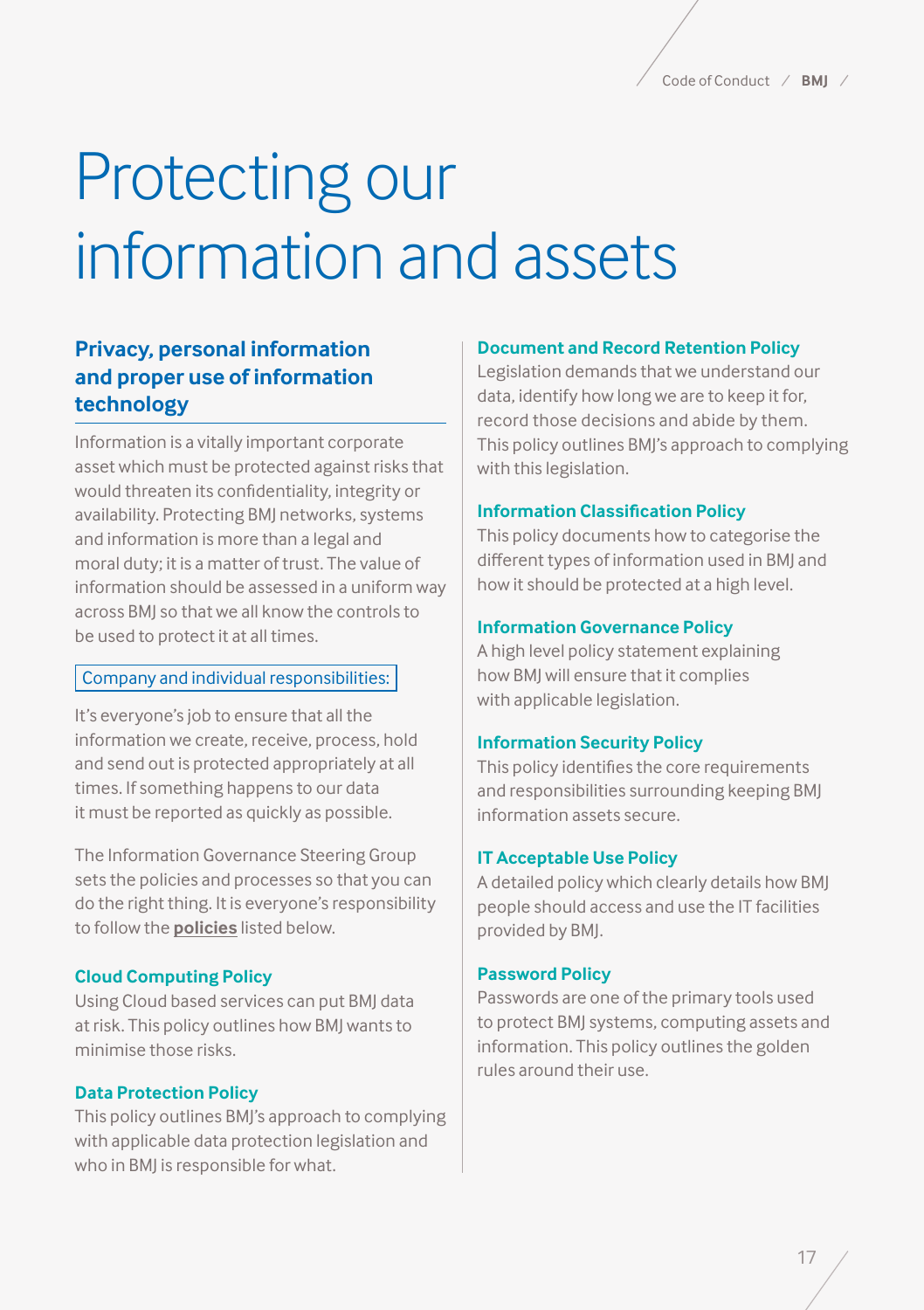# **CASE STUDY**

A report I found on the photocopier contains a lot of confidential information that I should not have access to. I do not want to get anyone into trouble, but I do not think it is right that this kind of information is left for all to see. What should I do?

You should return the report to the relevant team/representative in confidence straight away, and report your discovery and actions to the Data Protection Lead. Protecting confidentiality and privacy is the responsibility of each employee.

Whoever left the papers in the copier will be reminded and potentially retrained on their duty to protect the confidentiality of others.

 $\overline{\bigwedge}$ 

Immediately report the loss of any misplaced confidential information.

# **Confidential and business sensitive information**

The unauthorised release of confidential information can cause us to lose a critical competitive advantage, cause reputational harm to BMJ, and damage our relationships with customers and others. Each of us must be vigilant and safeguard our confidential information as well as confidential information that is entrusted to us by others.

### Company and individual responsibilities:

- As set out in our Business Ethics policy, employees should not use any confidential information received in the course of business, whether technical, commercial, financial or other, for personal gain or against the legitimate interests of BMJ, or pass it on to others who might use it in this way. Employees should also ensure that any information they provide is true, fair and not designed to mislead.
- **•** Employees should maintain a "clean-desk". particularly in open-office environments and always safeguard confidential or other valuable company materials in work areas.
- Never discuss confidential information when others might be able to overhear what is being said, for example, on planes or in elevators or when using mobile phones, and be careful not to send confidential information to unattended fax machines or printers.
- **Immediately report the loss of any misplaced** confidential information.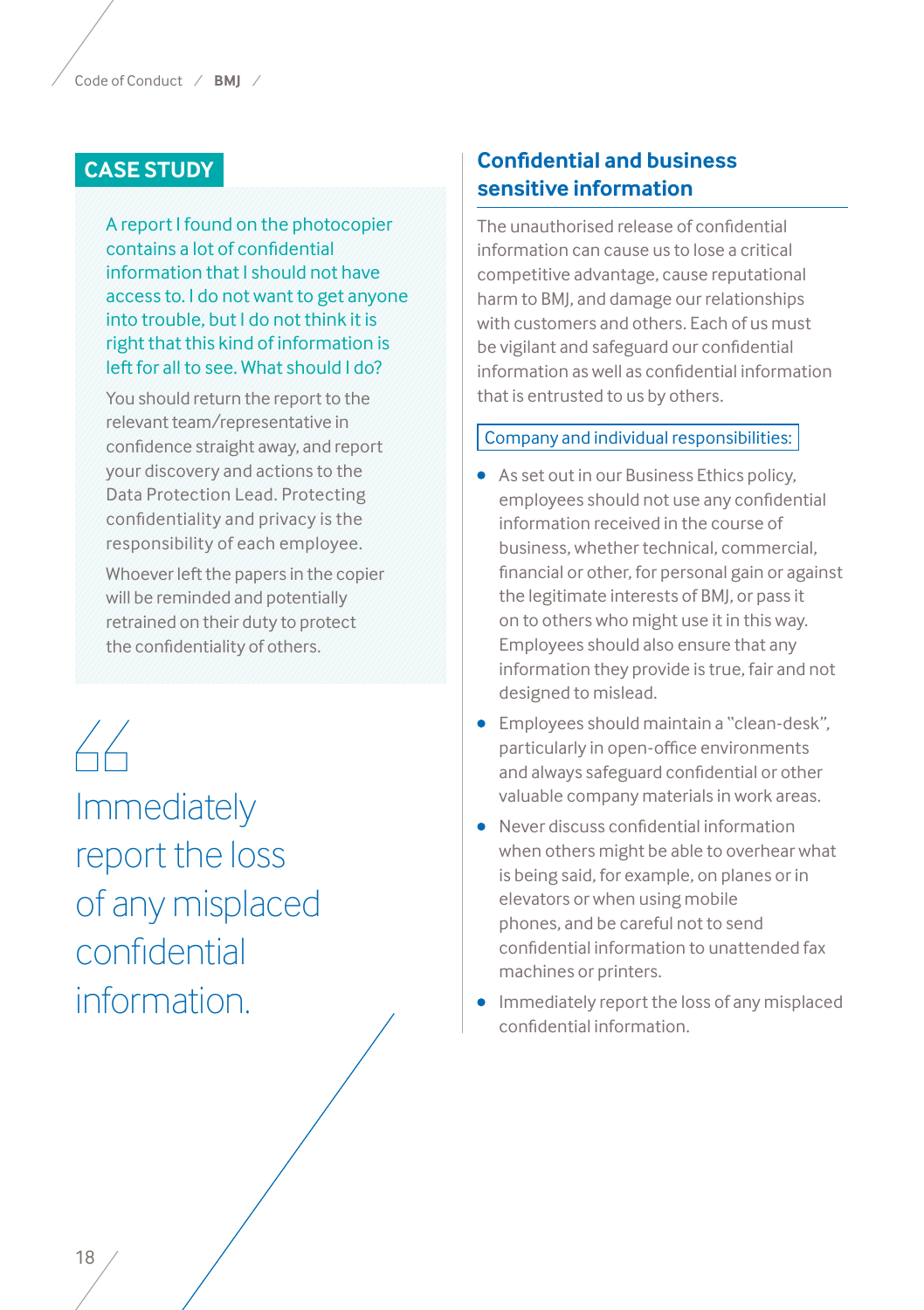### **Communicating with the public**

It's essential that our public communications are clear, consistent, and accurate. As set out in our Business Ethics policy, employees wishing to communicate with the media on any BMJ matter should obtain advance permission from their line manager and BMJ's PR Manager who is responsible for managing media issues on behalf of BMJ.

Social media is a catch-all term that covers networks, communication channels, conversation, interaction and media that is shared online. These now play an important part in daily and business life as they help us to engage with our customers, shape conversations and amplify our content. All employees are expected to comply with our Social Media policy at all times, in order to protect the privacy, confidentiality, and interests of BMJ and our services, employees, partners, customers, and competitors.

### Company and individual responsibilities:

● As set out in our IT Acceptable Use policy. social media and messaging apps can blur the boundaries between personal and professional internet use, and are a critical part of BMJ's communication portfolio. Even if you post/share in a purely personal capacity, it is very easy for others to determine the link between professional and personal personas. Therefore when using social media, never give the impression that you are speaking on behalf of BMJ unless you are authorised to do so. You should disclose that you are an employee and, make it clear that your views are yours alone.

 All users of social media should follow the same principles expected in other behaviours at work and outlined in this Code. In particular, remember that any harassment, bullying, discrimination, or retaliation that would not be permissible in the workplace is not permissible online.

### **Tone of voice**

Our tone of voice is the personality and attitude of BMJ. It helps define us and bring our brand values to life. It does this by creating consistency which makes our voice recognisable.

Our four most powerful personality traits have steered the thinking behind our tone of voice.

- **Confident.** We believe in ourselves as pioneering experts within our profession. Evidence matters to us so we back up our claims with data and use Plain English to communicate.
- **Empowering.** We're here to motivate, support and enable, so the words we choose to use are clear and accessible for everyone.
- **Succinct.** We know our users and customers are busy so we speak briefly, directly and clearly. We tell them what they need to know within the first two sentences.
- **Trustworthy.** We are honest, authentic and credible. We know who we are writing for and meet our audience's specific needs with thoughtful, relevant information that is correct in every detail.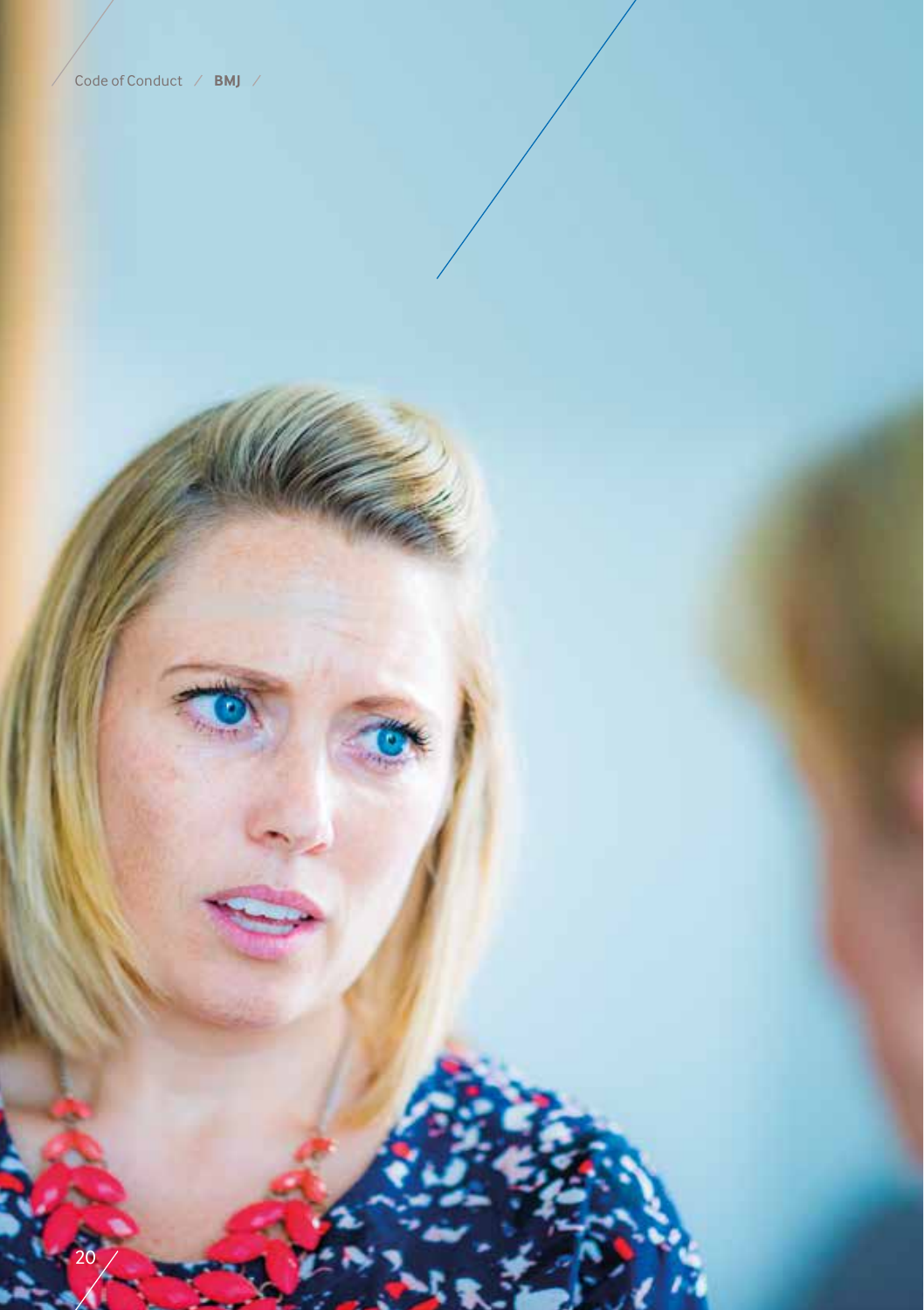# Being a good corporate citizen

# **Corporate social responsibility**

As a values-driven company and global brand, we believe that a commitment to the principles of corporate social responsibility not only makes good business sense but also compliments our core vision of doing what we can to create a 'healthier world'. We are committed to challenging ourselves to ensure we are exceeding our legal, moral and corporate obligations and that our corporate social responsibility vision provides long-term benefits for our customers and suppliers, local and wider communities, our employees, and the environment, based on the following key areas:

- **•** Fundraising:
- Community engagement;
- **•** Environmental stewardship.

### Company and individual responsibilities:

All our employees are expected to give their full cooperation to the agreed principles in their activities at work.

# **Working with our chosen charities**

At BMJ we have a dedicated team who volunteer their time and expertise to support our charitable work. BMJ4Life is responsible for organising fundraising events, social activities, increasing awareness about our charities and is the main point of contact for our employees and charities.

Our employees are involved in choosing charities they would like to support and are then encouraged to take part in not only raising money, but also volunteering their time, skills and expertise to the charity.

Our commitment to our charities is further recognised by our pledge to match the funds raised by our employees throughout the year.

КK

We are committed to challenging ourselves to ensure we are exceeding our legal, moral and corporate obligations.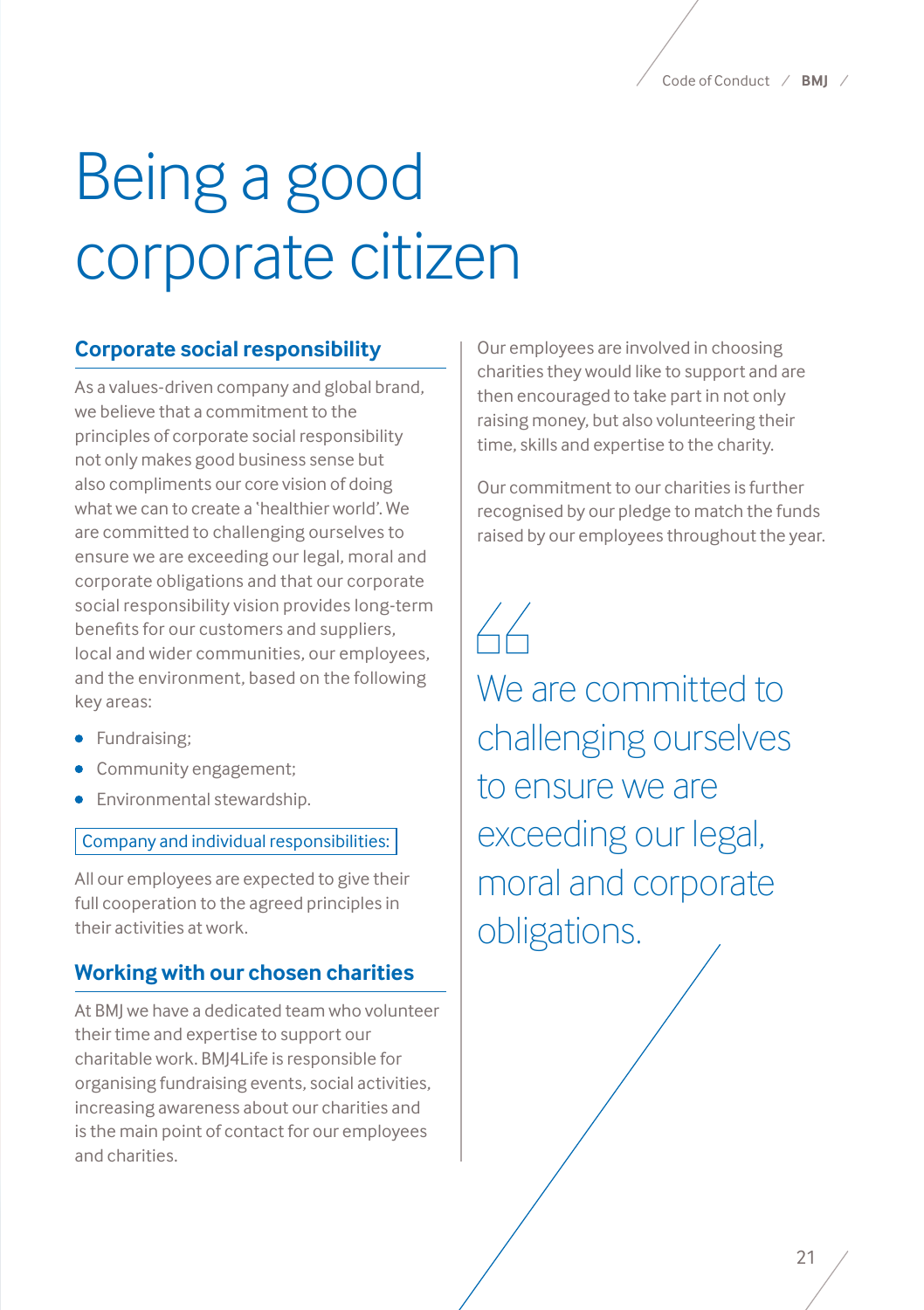# **Volunteering**

The most significant contribution we make to society is by providing clinical information, education, clinical decision support and events to enhance day to day decision-making and healthcare delivery in order to achieve our vision of a healthier world.

At BMJ we also recognise that being able to engage in charitable work is something that our employees value highly, so we actively encourage our employees to take two volunteering days each year to support a registered charity close to their heart. As a business we also work with students from disadvantaged backgrounds to provide work experience and mentoring opportunities.

# $\angle\angle$

We aim to reduce our reliance on single use plastic by providing our employees with sustainable options and educating employees on making 'greener' choices.

# **Environmental stewardship**

Creating a healthier world is at the heart of everything we do. However, we acknowledge that our work has a potential impact on the environment. We therefore have a duty to ensure we proactively manage all these impacts in a responsible and ethical manner.

We are proud of our efforts to provide a 'green' working environment by promoting good sustainability practice, reducing the environmental impacts of all our activities and working with our clients and partners to do the same. We aim to reduce our reliance on single use plastic by providing our employees with sustainable options and educating employees on making 'greener' choices. With the ongoing work of our BMA/BMJ Health and Sustainability group and the support of our Environmental Champions, our Environmental and Sustainability agenda, **Environmental policy** and **Use of Plastics Policy** set out to have a positive impact on the world in which we live.

### Company and individual responsibilities:

- At a minimum, we comply with the relevant environmental laws and regulations applicable in each country in which we operate.
- We take account of environmental responsibility as a factor in business decision making, and always consider the environment when making purchasing decisions.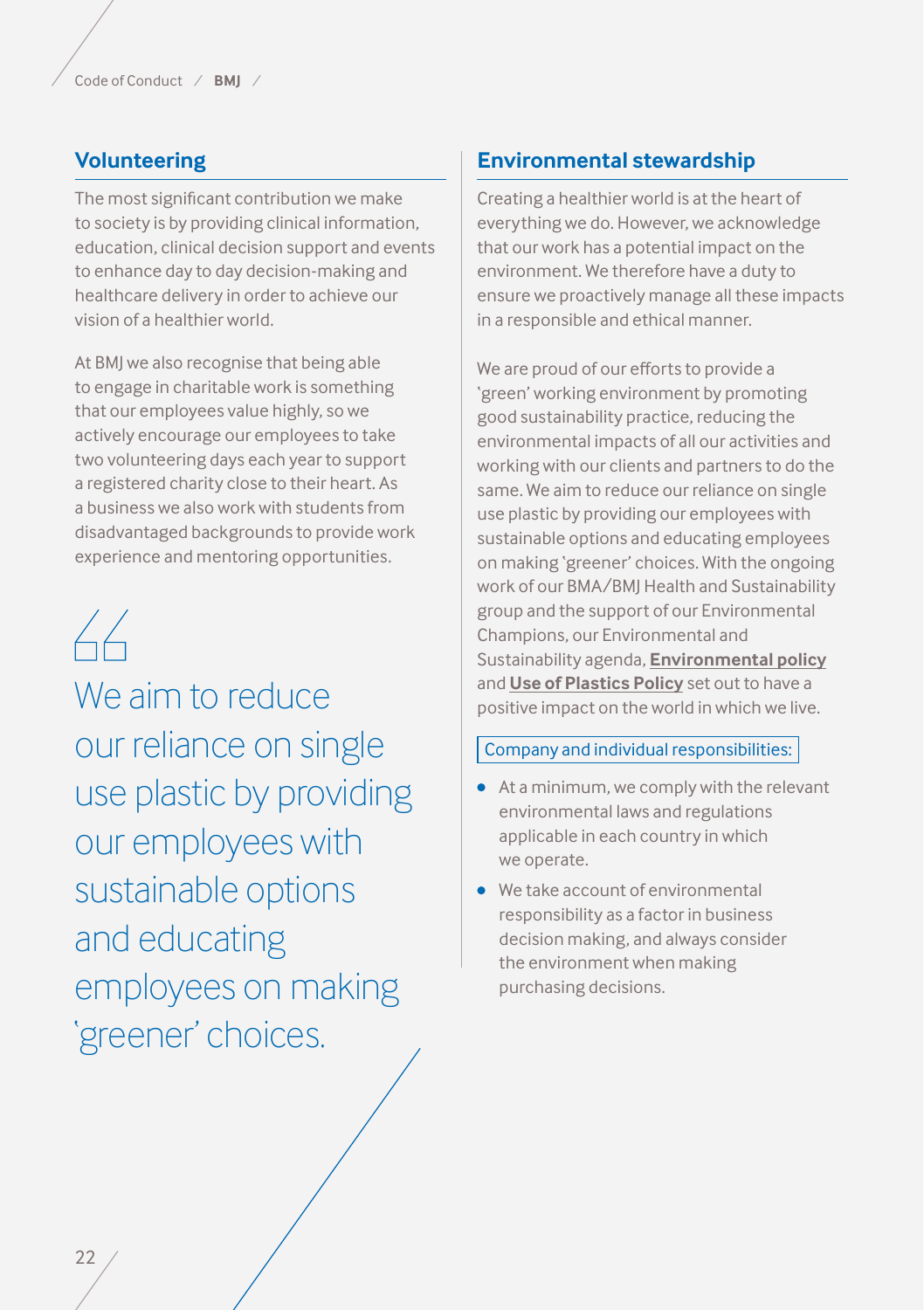# Resources at a glance

| <b>Topic</b>                                                                                           | <b>Who to Contact</b>                                                                                                                              |
|--------------------------------------------------------------------------------------------------------|----------------------------------------------------------------------------------------------------------------------------------------------------|
| <b>Code of Conduct</b>                                                                                 |                                                                                                                                                    |
| For questions, concerns, to<br>report violations of, or for<br>guidance on, our Code.                  | Caroline Cook, Senior HR Business Partner, ccook@bmj.com<br>Elizabeth Fletcher, HR Business Partner, efletcher@bmj.com                             |
| <b>Anti-bribery &amp; Corruption</b>                                                                   |                                                                                                                                                    |
| Includes gift, hospitality & travel<br>gifting/sponsorships requests/<br>charitable donations requests | Michael Killeen, Group Risk Manager,<br>mkilleen@bmj.com                                                                                           |
| <b>Corporate Social</b><br><b>Responsibility</b>                                                       | For environmental queries, please contact a member of the<br><b>BMJ Green Team (Stacey Lambert or Vimal Patel)</b>                                 |
|                                                                                                        | For charity queries, please contact a member of the BMJ4Life<br>Team (Rebecca Simmons, Ruth Staunton, Alan Thomas, Beth<br>Wilkes and losie Breen) |
| <b>Data Privacy</b>                                                                                    | dataprotectionofficer@bmj.com                                                                                                                      |
| <b>Health &amp; Safety</b>                                                                             | vpatel@bmj.com                                                                                                                                     |
| <b>Media Inquiries</b>                                                                                 |                                                                                                                                                    |
| Includes social media on our<br>behalf and communicating<br>with the public                            | mediarelations@bmj.com<br>socialmedia@bmj.com                                                                                                      |
| <b>Safeguarding &amp; Protection</b>                                                                   | safeguardingofficer@bmj.com                                                                                                                        |